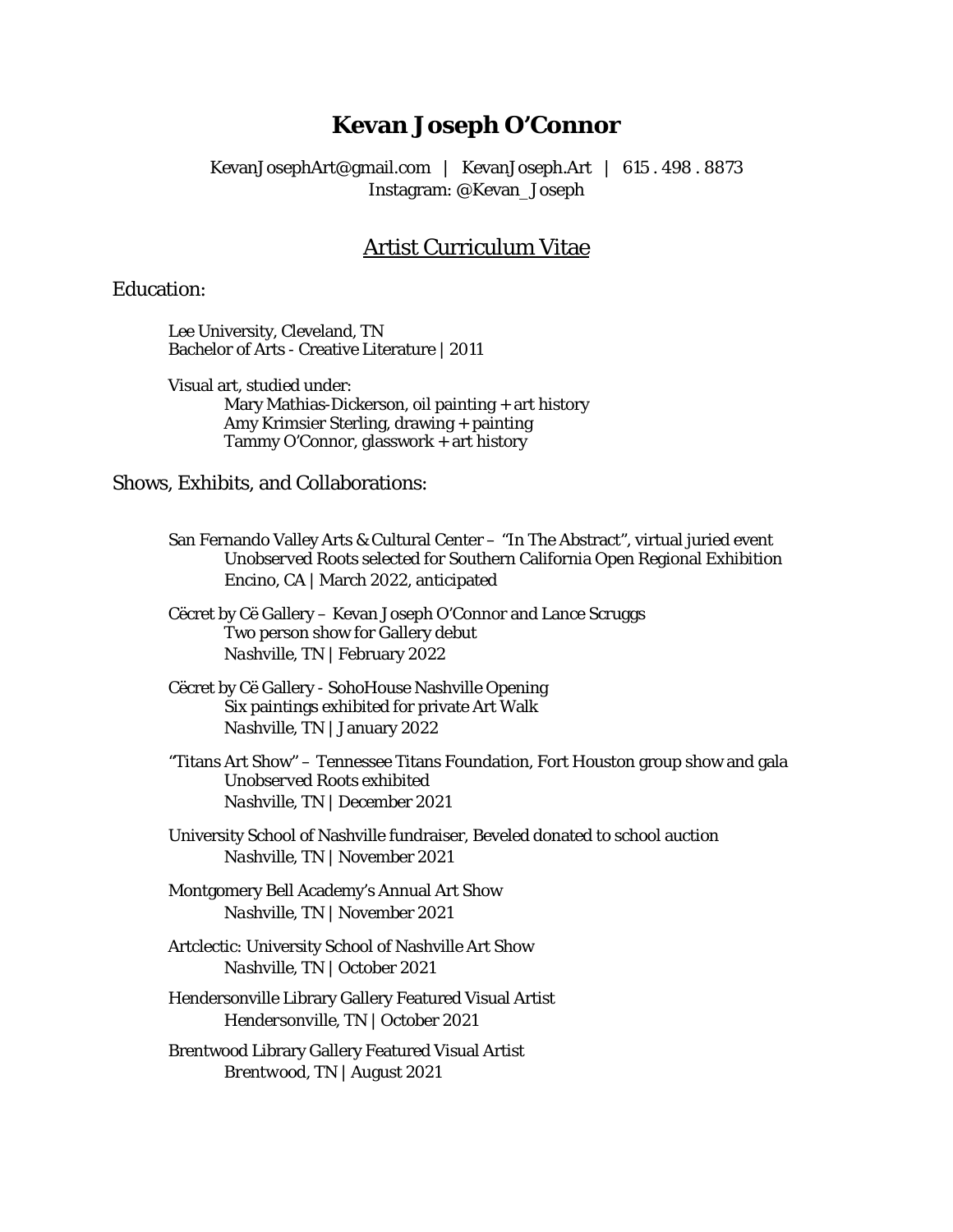Tennessee Valley Museum of Art – "Emergence" Group Exhibit *An Analogy for Vulnerability* and *Abundance / Nurturing* displayed *Tuscumbia, AL* | June 2021

The Holy Art Gallery – "Nostalgia" Virtual Group Exhibit Winner, First Place *Sibling Trust*, *The Space Between My Words*, and *The Questions Don't Have To Go Away* exhibited *London, UK* | April 2021

Centennial Art Center's Holiday Art Exhibition *Nashville, TN* | Dec 2020

Montgomery Bell Academy's Annual Art Show *Nashville, TN* | November 2020

Frothy Monkey Coffee House - 2020 Featured Exhibiting Artist *Franklin, TN* | March 2020 – July 2021

East Nashville Holiday Market *Nashville, TN* | Dec 2019

Centennial Art Center's Holiday Art Exhibition *Nashville, TN* | Nov 2019

Art Night Market at POPSTART Art Gallery *Nashville, TN* | Nov 2019

Crafting Change benefit fundraiser for The Family Center *Nashville, TN* | Nov 2019

Nashville Public Library at Green Hills, Featured Visual Artist *Nashville, TN* | Oct 2019

Jazzmania Fundraiser, two donated paintings for Nashville Jazz Workshop fundraiser *Nashville, TN* | Oct 2019

#### Commissions, Installations, and Published Work:

Beyond Words Lit. Mag *Spirit of Youth* published in February edition | 2022, anticipated *Your Words, A Jetty* published in December edition | 2021 *Softer in My Desert* published in August edition | 2021

@VisionaryArtCollective When Words Fail -- Virtual Exhibit, Artist Honorable Mention | 2021 Salmon Creek Journal, Vancouver WA

*Indebted to Your Kindness* published in spring edition | 2021

@HomeStyledNashville, Nashville TN Featured artist in home staging shoot | 2020

Private recording studio, Nashville TN